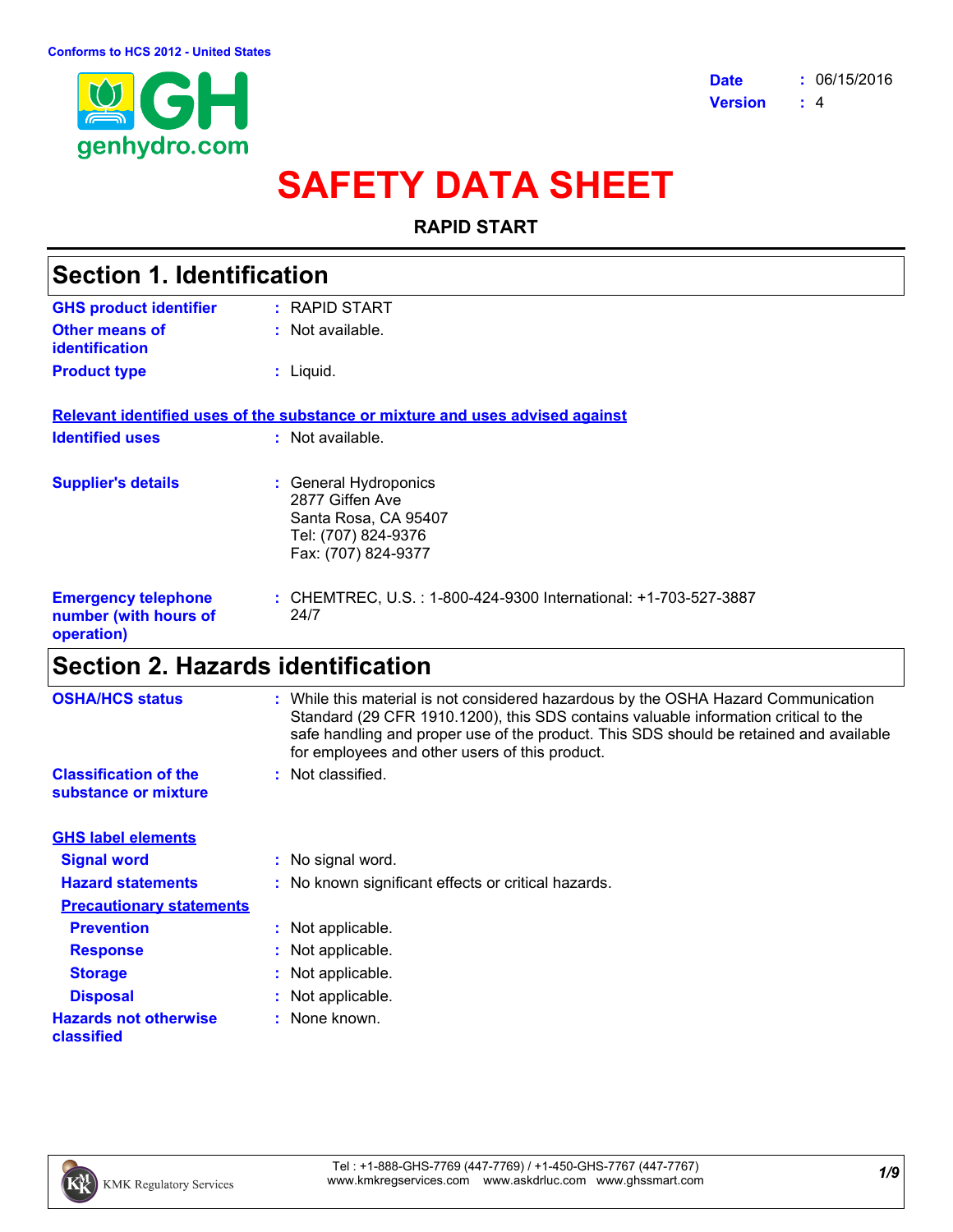

### **Section 3. Composition/information on ingredients**

**Other means of identification**

**:** Not available.

#### **CAS number/other identifiers**

| <b>CAS number</b>   | : Not applicable. |
|---------------------|-------------------|
| <b>Product code</b> | : Not available.  |

| Ingredient name  | $\frac{1}{2}$ | <b>CAS number</b> |
|------------------|---------------|-------------------|
| Ammonium nitrate | ≥3 - ≤5       | 6484-52-2         |
| Phosphoric acid  | ≥3 - ≤5       | 7664-38-2         |

Any concentration shown as a range is to protect confidentiality or is due to batch variation.

**There are no additional ingredients present which, within the current knowledge of the supplier and in the concentrations applicable, are classified as hazardous to health or the environment and hence require reporting in this section.**

**Occupational exposure limits, if available, are listed in Section 8.**

### **Section 4. First aid measures**

| <b>Description of necessary first aid measures</b> |                                                                                                                                                                                           |
|----------------------------------------------------|-------------------------------------------------------------------------------------------------------------------------------------------------------------------------------------------|
| <b>Eye contact</b>                                 | Immediately flush eyes with plenty of water, occasionally lifting the upper and lower<br>eyelids. Check for and remove any contact lenses. Get medical attention if irritation<br>occurs. |
| <b>Inhalation</b>                                  | : Remove victim to fresh air and keep at rest in a position comfortable for breathing. Get<br>medical attention if symptoms occur.                                                        |
| <b>Skin contact</b>                                | : Flush contaminated skin with plenty of water. Get medical attention if symptoms occur.                                                                                                  |
| <b>Ingestion</b>                                   | : Wash out mouth with water. Get medical attention if symptoms occur.                                                                                                                     |

#### **Most important symptoms/effects, acute and delayed**

| <b>Potential acute health effects</b> |                                                     |
|---------------------------------------|-----------------------------------------------------|
| <b>Eye contact</b>                    | : No known significant effects or critical hazards. |
| <b>Inhalation</b>                     | : No known significant effects or critical hazards. |
| <b>Skin contact</b>                   | : No known significant effects or critical hazards. |
| <b>Ingestion</b>                      | : No known significant effects or critical hazards. |
| Over-exposure signs/symptoms          |                                                     |
| Eye contact                           | : No known significant effects or critical hazards. |
| <b>Inhalation</b>                     | : No known significant effects or critical hazards. |
| <b>Skin contact</b>                   | : No known significant effects or critical hazards. |
| <b>Ingestion</b>                      | : No known significant effects or critical hazards. |
|                                       |                                                     |

|                                   | Indication of immediate medical attention and special treatment needed, if necessary |  |
|-----------------------------------|--------------------------------------------------------------------------------------|--|
| <b>Notes to physician</b>         | : Treat symptomatically.                                                             |  |
| <b>Specific treatments</b>        | : No specific treatment.                                                             |  |
| <b>Protection of first-aiders</b> | : No special protection is required.                                                 |  |

**See toxicological information (Section 11)**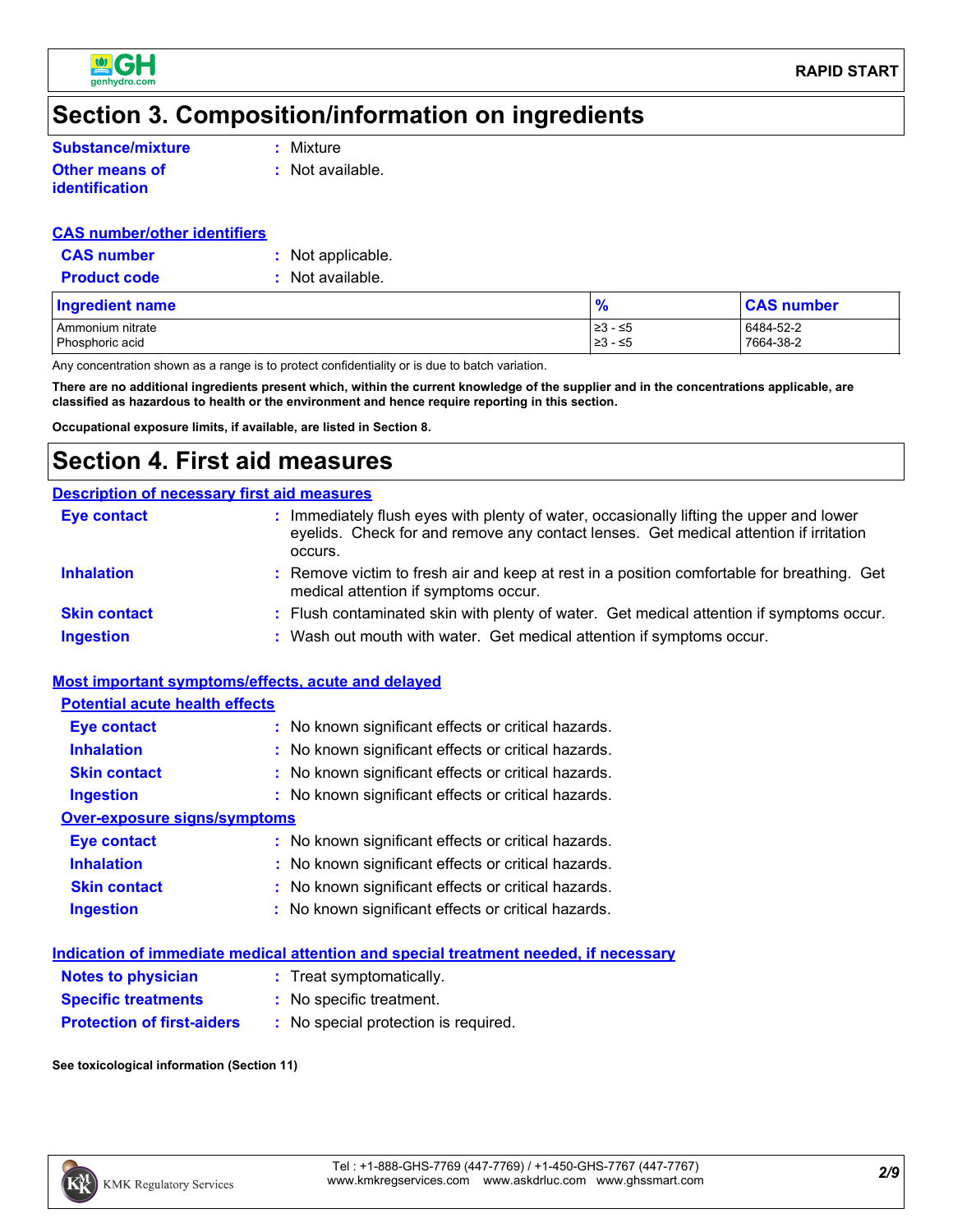

## **Section 5. Fire-fighting measures**

| <b>Extinguishing media</b>                               |                                                                                                                                                                          |
|----------------------------------------------------------|--------------------------------------------------------------------------------------------------------------------------------------------------------------------------|
| <b>Suitable extinguishing</b><br>media                   | : Use an extinguishing agent suitable for the surrounding fire.                                                                                                          |
| <b>Unsuitable extinguishing</b><br>media                 | : None known.                                                                                                                                                            |
| <b>Specific hazards arising</b><br>from the chemical     | : No specific fire or explosion hazard.                                                                                                                                  |
| <b>Hazardous thermal</b><br>decomposition products       | : Decomposition products may include the following materials:<br>carbon dioxide<br>carbon monoxide<br>nitrogen oxides<br>phosphorus oxides<br>metal oxide/oxides         |
| <b>Special protective actions</b><br>for fire-fighters   | : No special measures are required.                                                                                                                                      |
| <b>Special protective</b><br>equipment for fire-fighters | : Fire-fighters should wear appropriate protective equipment and self-contained breathing<br>apparatus (SCBA) with a full face-piece operated in positive pressure mode. |

### **Section 6. Accidental release measures**

**Personal precautions, protective equipment and emergency procedures**

| For non-emergency<br>personnel                        | : Put on appropriate personal protective equipment.                                                                                                                                                                                                                                                                                                                                                                                                                                                                                                                                        |
|-------------------------------------------------------|--------------------------------------------------------------------------------------------------------------------------------------------------------------------------------------------------------------------------------------------------------------------------------------------------------------------------------------------------------------------------------------------------------------------------------------------------------------------------------------------------------------------------------------------------------------------------------------------|
| For emergency responders :                            | If specialized clothing is required to deal with the spillage, take note of any information in<br>Section 8 on suitable and unsuitable materials. See also the information in "For non-<br>emergency personnel".                                                                                                                                                                                                                                                                                                                                                                           |
| <b>Environmental precautions</b>                      | : Avoid dispersal of spilled material and runoff and contact with soil, waterways, drains<br>and sewers. Inform the relevant authorities if the product has caused environmental<br>pollution (sewers, waterways, soil or air).                                                                                                                                                                                                                                                                                                                                                            |
| Methods and materials for containment and cleaning up |                                                                                                                                                                                                                                                                                                                                                                                                                                                                                                                                                                                            |
|                                                       | : Stop leak if without risk. Move containers from spill area. Prevent entry into sewers,<br>water courses, basements or confined areas. Wash spillages into an effluent treatment<br>plant or proceed as follows. Contain and collect spillage with non-combustible,<br>absorbent material e.g. sand, earth, vermiculite or diatomaceous earth and place in<br>container for disposal according to local regulations (see Section 13). Dispose of via a<br>licensed waste disposal contractor. Note: see Section 1 for emergency contact<br>information and Section 13 for waste disposal. |

### **Section 7. Handling and storage**

#### **Precautions for safe handling**

| <b>Protective measures</b>                       | : Put on appropriate personal protective equipment (see Section 8).                                                                                                                                                                                                    |
|--------------------------------------------------|------------------------------------------------------------------------------------------------------------------------------------------------------------------------------------------------------------------------------------------------------------------------|
| <b>Advice on general</b><br>occupational hygiene | : Eating, drinking and smoking should be prohibited in areas where this material is<br>handled, stored and processed. Workers should wash hands and face before eating,<br>drinking and smoking. See also Section 8 for additional information on hygiene<br>measures. |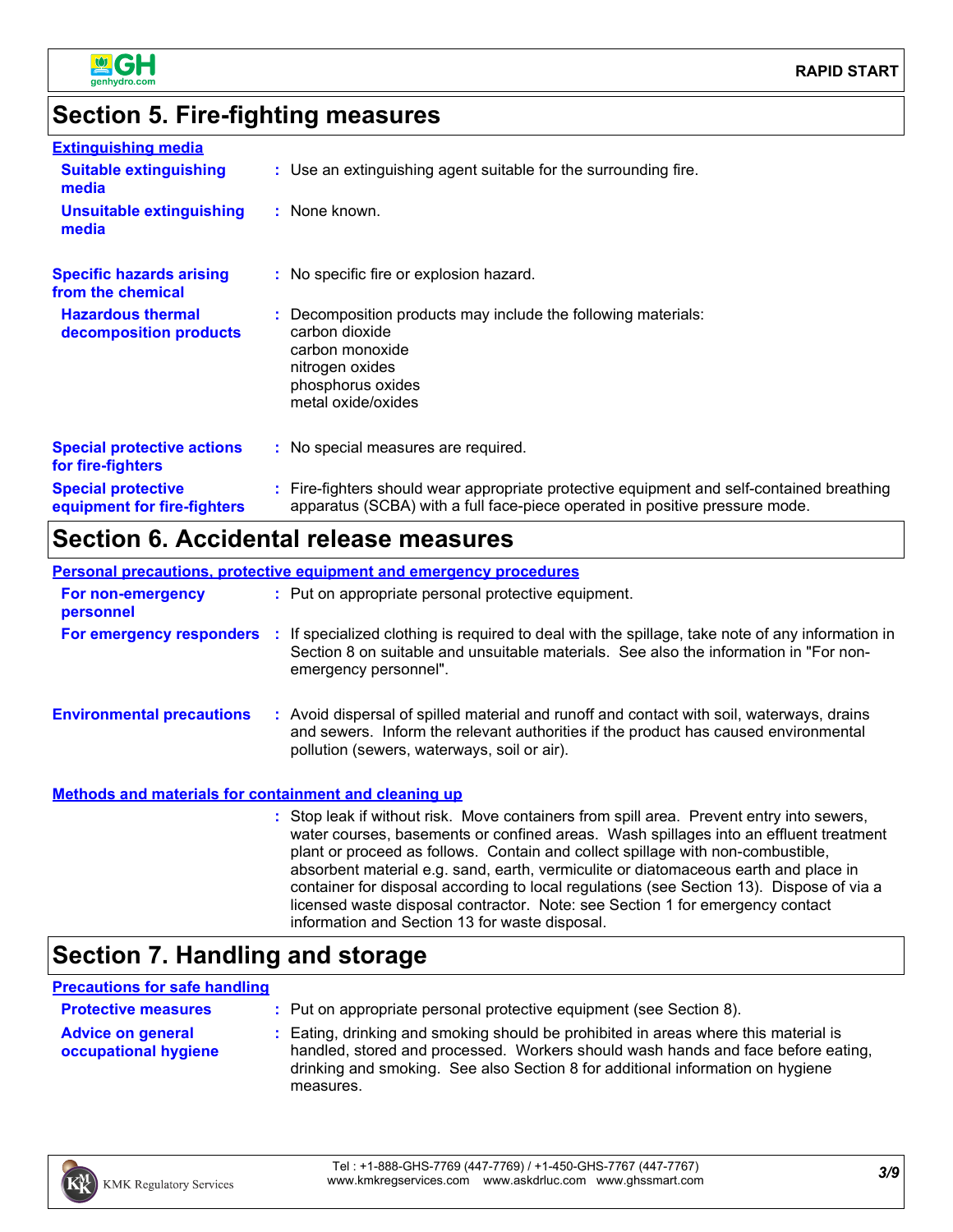

## **Section 7. Handling and storage**

|                          | <b>Conditions for safe storage, :</b> Store in accordance with local regulations. Store in original container protected from                                                                                                                                                                                         |
|--------------------------|----------------------------------------------------------------------------------------------------------------------------------------------------------------------------------------------------------------------------------------------------------------------------------------------------------------------|
| including any            | direct sunlight in a dry, cool and well-ventilated area, away from incompatible materials                                                                                                                                                                                                                            |
| <b>incompatibilities</b> | (see Section 10) and food and drink. Keep container tightly closed and sealed until<br>ready for use. Containers that have been opened must be carefully resealed and kept<br>upright to prevent leakage. Do not store in unlabeled containers. Use appropriate<br>containment to avoid environmental contamination. |

## **Section 8. Exposure controls/personal protection**

#### **Control parameters**

**Occupational exposure limits**

| <b>Ingredient name</b>                           |                                                                                                                                                                                                                                                               | <b>Exposure limits</b>                                                                                                                                                                                                                                                                                          |
|--------------------------------------------------|---------------------------------------------------------------------------------------------------------------------------------------------------------------------------------------------------------------------------------------------------------------|-----------------------------------------------------------------------------------------------------------------------------------------------------------------------------------------------------------------------------------------------------------------------------------------------------------------|
| Ammonium nitrate<br>Phosphoric acid              |                                                                                                                                                                                                                                                               | None.<br>ACGIH TLV (United States, 3/2015).<br>TWA: 1 mg/m <sup>3</sup> 8 hours.<br>STEL: 3 mg/m <sup>3</sup> 15 minutes.<br>NIOSH REL (United States, 10/2013).<br>TWA: 1 $mg/m3$ 10 hours.<br>STEL: 3 mg/m <sup>3</sup> 15 minutes.<br>OSHA PEL (United States, 2/2013).<br>TWA: 1 mg/m <sup>3</sup> 8 hours. |
| <b>Appropriate engineering</b><br>controls       | contaminants.                                                                                                                                                                                                                                                 | : Good general ventilation should be sufficient to control worker exposure to airborne                                                                                                                                                                                                                          |
| <b>Environmental exposure</b><br><b>controls</b> |                                                                                                                                                                                                                                                               | : Emissions from ventilation or work process equipment should be checked to ensure<br>they comply with the requirements of environmental protection legislation.                                                                                                                                                |
| <b>Individual protection measures</b>            |                                                                                                                                                                                                                                                               |                                                                                                                                                                                                                                                                                                                 |
| <b>Hygiene measures</b>                          | : Wash hands, forearms and face thoroughly after handling chemical products, before<br>eating, smoking and using the lavatory and at the end of the working period. Ensure<br>that eyewash stations and safety showers are close to the workstation location. |                                                                                                                                                                                                                                                                                                                 |
| <b>Eye/face protection</b>                       | : Safety eyewear complying with an approved standard should be used when a risk<br>assessment indicates this is necessary to avoid exposure to liquid splashes, mists,<br>gases or dusts.                                                                     |                                                                                                                                                                                                                                                                                                                 |
| <b>Skin protection</b>                           |                                                                                                                                                                                                                                                               |                                                                                                                                                                                                                                                                                                                 |
| <b>Hand protection</b>                           | : Chemical-resistant, impervious gloves complying with an approved standard should be<br>worn at all times when handling chemical products if a risk assessment indicates this is<br>necessary.                                                               |                                                                                                                                                                                                                                                                                                                 |
| <b>Body protection</b>                           | : Personal protective equipment for the body should be selected based on the task being<br>performed and the risks involved and should be approved by a specialist before<br>handling this product.                                                           |                                                                                                                                                                                                                                                                                                                 |
| <b>Other skin protection</b>                     | specialist before handling this product.                                                                                                                                                                                                                      | : Appropriate footwear and any additional skin protection measures should be selected<br>based on the task being performed and the risks involved and should be approved by a                                                                                                                                   |
| <b>Respiratory protection</b>                    | : Not required under normal conditions of use.                                                                                                                                                                                                                |                                                                                                                                                                                                                                                                                                                 |

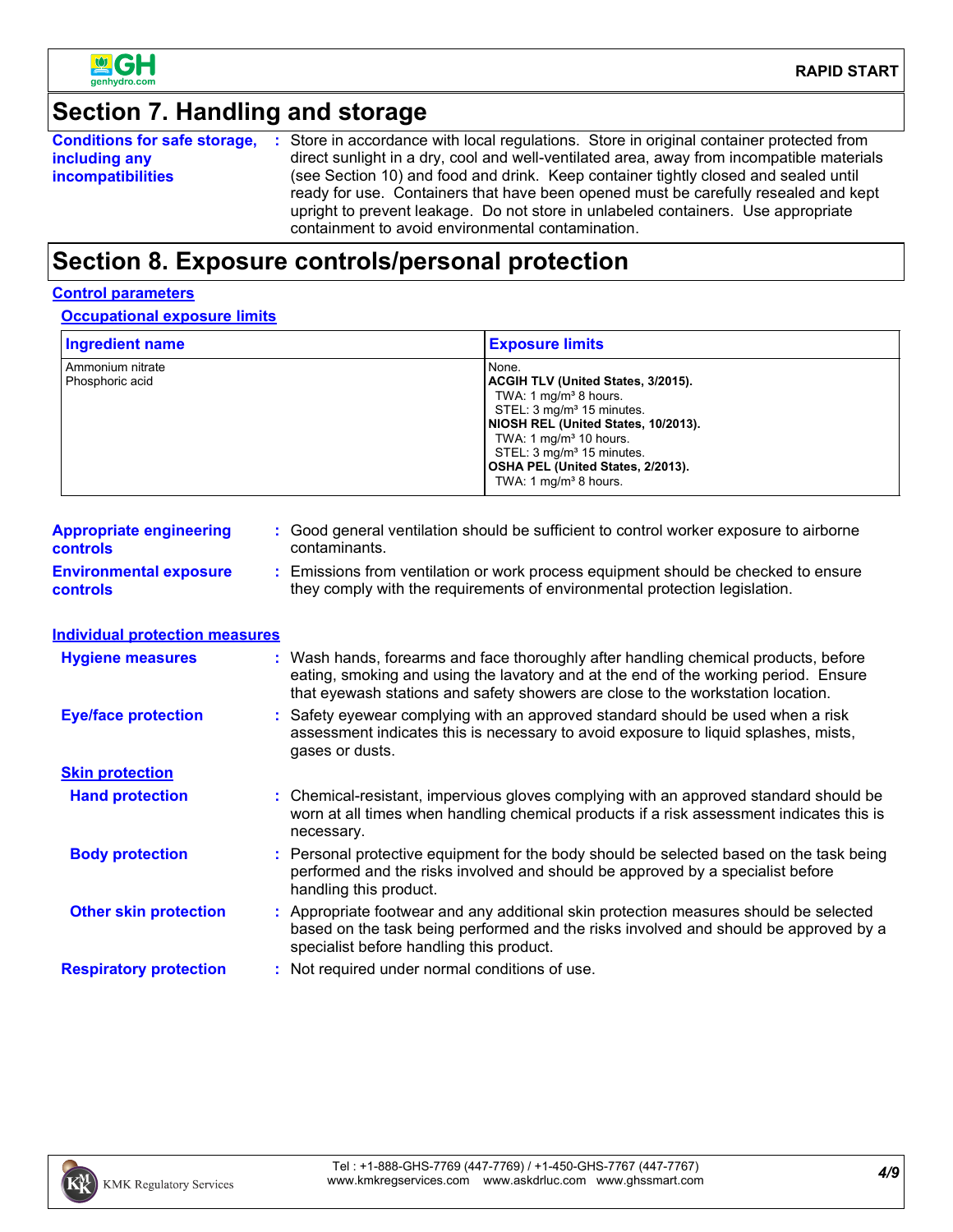

## **Section 9. Physical and chemical properties**

#### **Appearance**

| <b>Physical state</b>                                  |    | : Liquid. [Aqueous solution.] |
|--------------------------------------------------------|----|-------------------------------|
| <b>Color</b>                                           |    | : Brown.                      |
| Odor                                                   |    | : Nutty.                      |
| <b>Odor threshold</b>                                  |    | Not available.                |
| pH                                                     |    | : 6.25                        |
| <b>Melting point</b>                                   |    | : Not available.              |
| <b>Boiling point</b>                                   |    | : Not available.              |
| <b>Flash point</b>                                     |    | : Not available.              |
| <b>Evaporation rate</b>                                | t. | Not available.                |
| <b>Flammability (solid, gas)</b>                       |    | : Not available.              |
| <b>Lower and upper explosive</b><br>(flammable) limits |    | : Not available.              |
| <b>Vapor pressure</b>                                  |    | : Not available.              |
| <b>Vapor density</b>                                   |    | : Not available.              |
| <b>Relative density</b>                                |    | : 1.122                       |
| <b>Solubility</b>                                      |    | Not available.                |
| <b>Solubility in water</b>                             |    | : Soluble                     |
| <b>Partition coefficient: n-</b><br>octanol/water      |    | : Not available.              |
| <b>Auto-ignition temperature</b>                       |    | : Not available.              |
| <b>Decomposition temperature</b>                       |    | : Not available.              |
| <b>Viscosity</b>                                       |    | : Not available.              |

## **Section 10. Stability and reactivity**

| <b>Reactivity</b>                            | : No specific test data related to reactivity available for this product or its ingredients.              |
|----------------------------------------------|-----------------------------------------------------------------------------------------------------------|
| <b>Chemical stability</b>                    | : The product is stable.                                                                                  |
| <b>Possibility of hazardous</b><br>reactions | : Under normal conditions of storage and use, hazardous reactions will not occur.                         |
| <b>Conditions to avoid</b>                   | : No specific data.                                                                                       |
| <b>Incompatible materials</b>                | : Reactive or incompatible with the following materials: oxidizing materials.                             |
| <b>Hazardous decomposition</b><br>products   | : Under normal conditions of storage and use, hazardous decomposition products should<br>not be produced. |

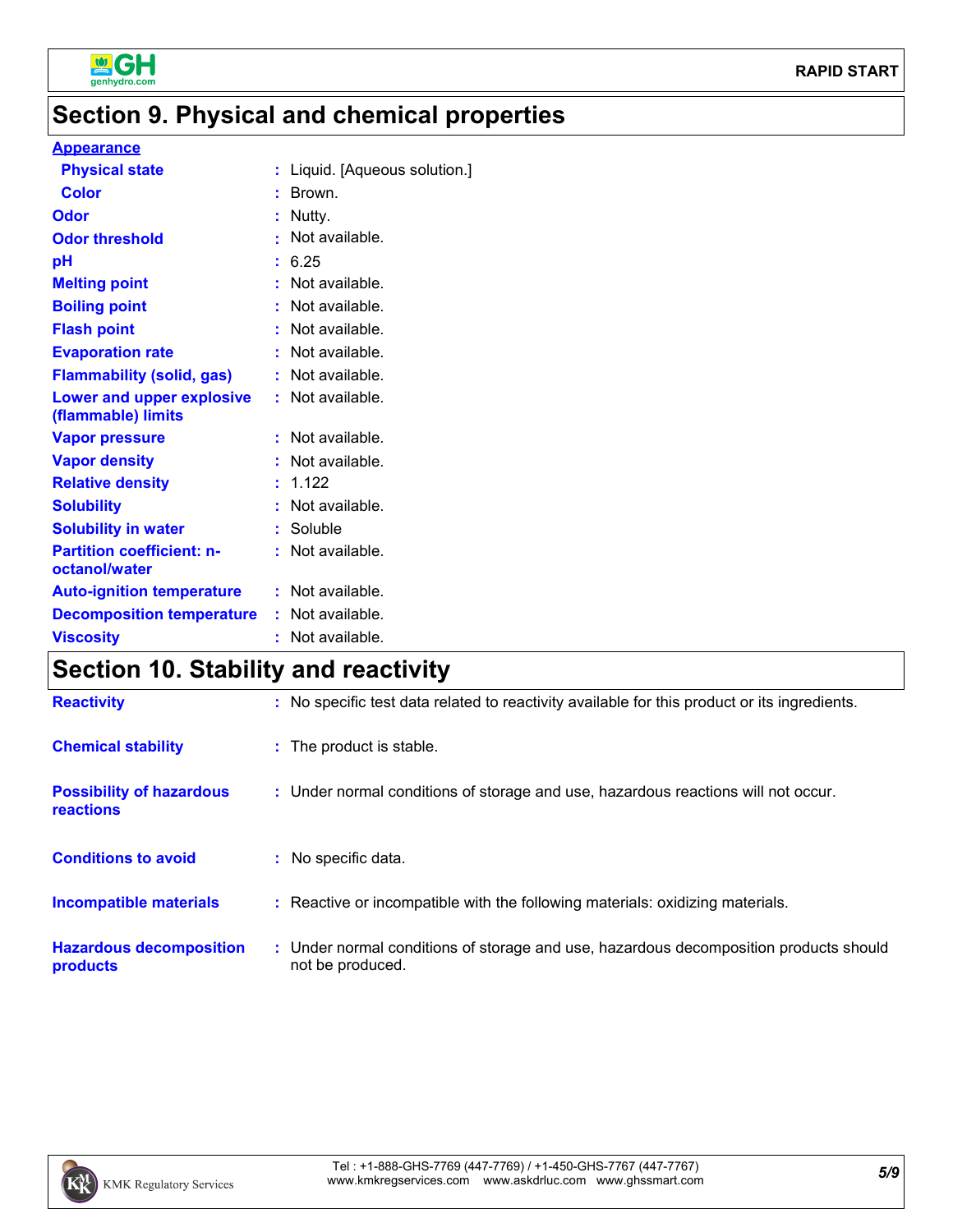

## **Section 11. Toxicological information**

#### **Information on toxicological effects**

#### **Acute toxicity**

| <b>Product/ingredient name</b>                                                           | <b>Result</b>                                         | <b>Species</b> | <b>Dose</b> | <b>Exposure</b> |
|------------------------------------------------------------------------------------------|-------------------------------------------------------|----------------|-------------|-----------------|
| Ammonium nitrate                                                                         | LD50 Oral                                             | Rat            | 2217 mg/kg  |                 |
| <b>Irritation/Corrosion</b>                                                              |                                                       |                |             |                 |
| There is no data available.                                                              |                                                       |                |             |                 |
| <b>Sensitization</b>                                                                     |                                                       |                |             |                 |
| There is no data available.                                                              |                                                       |                |             |                 |
| <b>Mutagenicity</b>                                                                      |                                                       |                |             |                 |
| There is no data available.                                                              |                                                       |                |             |                 |
| <b>Carcinogenicity</b>                                                                   |                                                       |                |             |                 |
| There is no data available.                                                              |                                                       |                |             |                 |
| <b>Reproductive toxicity</b>                                                             |                                                       |                |             |                 |
| There is no data available.                                                              |                                                       |                |             |                 |
| <b>Teratogenicity</b>                                                                    |                                                       |                |             |                 |
| There is no data available.                                                              |                                                       |                |             |                 |
| Specific target organ toxicity (single exposure)                                         |                                                       |                |             |                 |
| There is no data available.                                                              |                                                       |                |             |                 |
| <b>Specific target organ toxicity (repeated exposure)</b>                                |                                                       |                |             |                 |
| There is no data available.                                                              |                                                       |                |             |                 |
| <b>Aspiration hazard</b>                                                                 |                                                       |                |             |                 |
| There is no data available.                                                              |                                                       |                |             |                 |
| <b>Information on the likely</b><br>routes of exposure                                   | : Dermal contact. Eye contact. Inhalation. Ingestion. |                |             |                 |
| <b>Potential acute health effects</b>                                                    |                                                       |                |             |                 |
| <b>Eye contact</b>                                                                       | : No known significant effects or critical hazards.   |                |             |                 |
| <b>Inhalation</b>                                                                        | : No known significant effects or critical hazards.   |                |             |                 |
| <b>Skin contact</b>                                                                      | : No known significant effects or critical hazards.   |                |             |                 |
| <b>Ingestion</b>                                                                         | : No known significant effects or critical hazards.   |                |             |                 |
| <b>Symptoms related to the physical, chemical and toxicological characteristics</b>      |                                                       |                |             |                 |
| <b>Eye contact</b>                                                                       | : No known significant effects or critical hazards.   |                |             |                 |
| <b>Inhalation</b>                                                                        | : No known significant effects or critical hazards.   |                |             |                 |
| <b>Skin contact</b>                                                                      | : No known significant effects or critical hazards.   |                |             |                 |
| <b>Ingestion</b>                                                                         | : No known significant effects or critical hazards.   |                |             |                 |
|                                                                                          |                                                       |                |             |                 |
| Delayed and immediate effects and also chronic effects from short and long term exposure |                                                       |                |             |                 |
| <b>Short term exposure</b>                                                               |                                                       |                |             |                 |
| <b>Potential immediate</b><br>effects                                                    | : No known significant effects or critical hazards.   |                |             |                 |
| <b>Potential delayed effects</b>                                                         | : No known significant effects or critical hazards.   |                |             |                 |
| Long term exposure                                                                       |                                                       |                |             |                 |
| <b>Potential immediate</b><br>effects                                                    | : No known significant effects or critical hazards.   |                |             |                 |

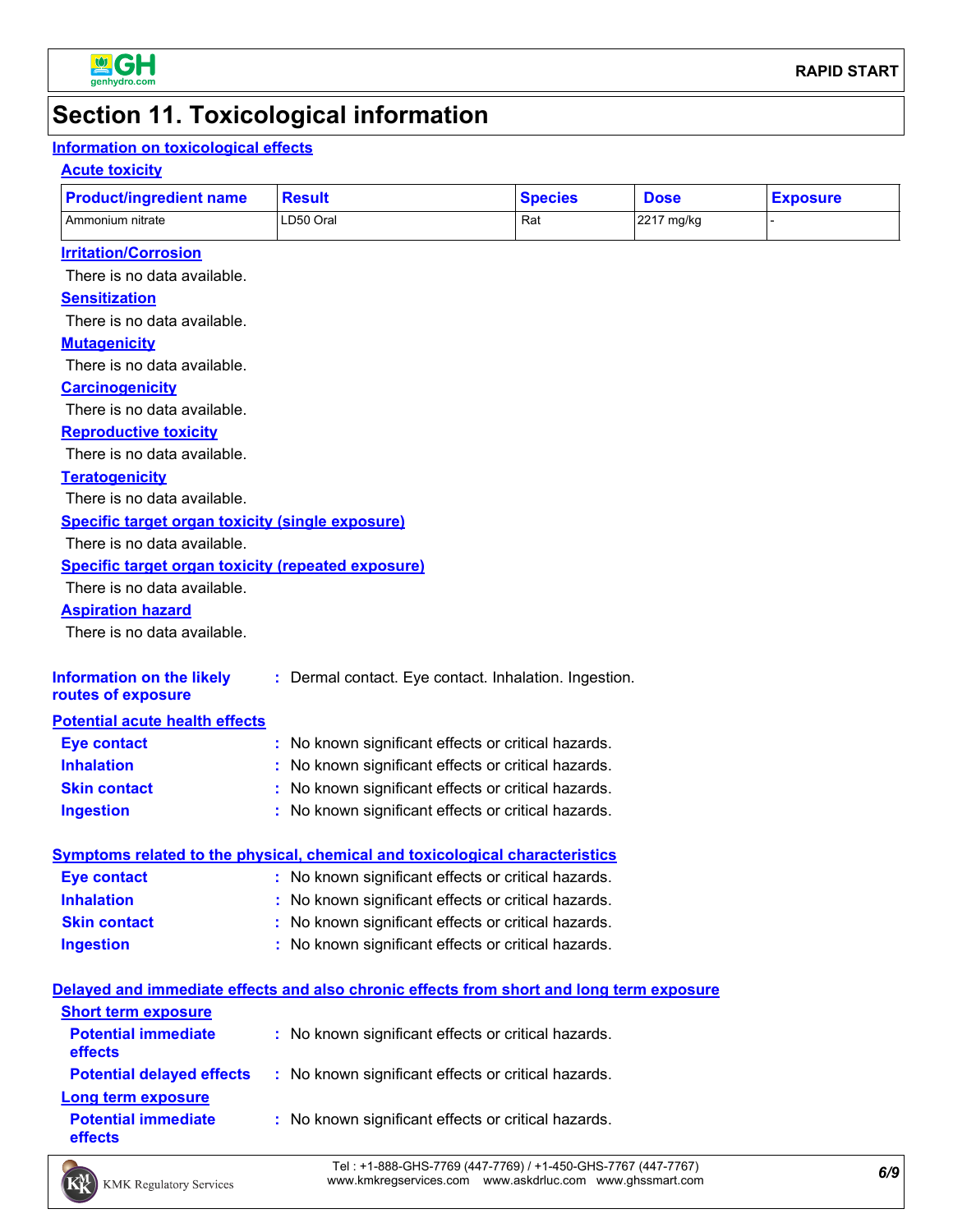

### **Section 11. Toxicological information**

| <b>Potential delayed effects</b>        | : No known significant effects or critical hazards. |  |
|-----------------------------------------|-----------------------------------------------------|--|
| <b>Potential chronic health effects</b> |                                                     |  |
| <b>General</b>                          | : No known significant effects or critical hazards. |  |
| <b>Carcinogenicity</b>                  | : No known significant effects or critical hazards. |  |
| <b>Mutagenicity</b>                     | : No known significant effects or critical hazards. |  |
| <b>Teratogenicity</b>                   | : No known significant effects or critical hazards. |  |
| <b>Developmental effects</b>            | : No known significant effects or critical hazards. |  |
| <b>Fertility effects</b>                | : No known significant effects or critical hazards. |  |

#### **Numerical measures of toxicity**

| <b>Acute toxicity estimates</b> |
|---------------------------------|
|---------------------------------|

| <b>Route</b> | $\mathbf{A}$<br><b>ATE value</b> |
|--------------|----------------------------------|
| Oral         | 39589.9 mg/kg                    |

### **Section 12. Ecological information**

| <b>Toxicity</b> |  |
|-----------------|--|
|-----------------|--|

| <b>Product/ingredient name</b> | <b>Result</b>                         | <b>Species</b>          | <b>Exposure</b> |
|--------------------------------|---------------------------------------|-------------------------|-----------------|
| I Ammonium nitrate             | Chronic NOEC 6 to 12 mg/L Fresh water | Crustaceans - Cladocera | 21 days         |

#### **Persistence and degradability**

There is no data available.

#### **Bioaccumulative potential**

There is no data available.

#### **Mobility in soil**

| <b>Soil/water partition</b> | : There is no data available. |
|-----------------------------|-------------------------------|
| <b>coefficient (Koc)</b>    |                               |

**Other adverse effects** : No known significant effects or critical hazards.

### **Section 13. Disposal considerations**

The generation of waste should be avoided or minimized wherever possible. Disposal of this product, solutions and any by-products should comply with the requirements of environmental protection and waste disposal legislation and any regional local authority requirements. Dispose of surplus and non-recyclable products via a licensed waste disposal contractor. Waste should not be disposed of untreated to the sewer unless fully compliant with the requirements of all authorities with jurisdiction. Waste packaging should be recycled. Incineration or landfill should only be considered when recycling is not feasible. This material and its container must be disposed of in a safe way. Empty containers or liners may retain some product residues. Avoid dispersal of spilled material and runoff and contact with soil, waterways, drains and sewers. **Disposal methods :**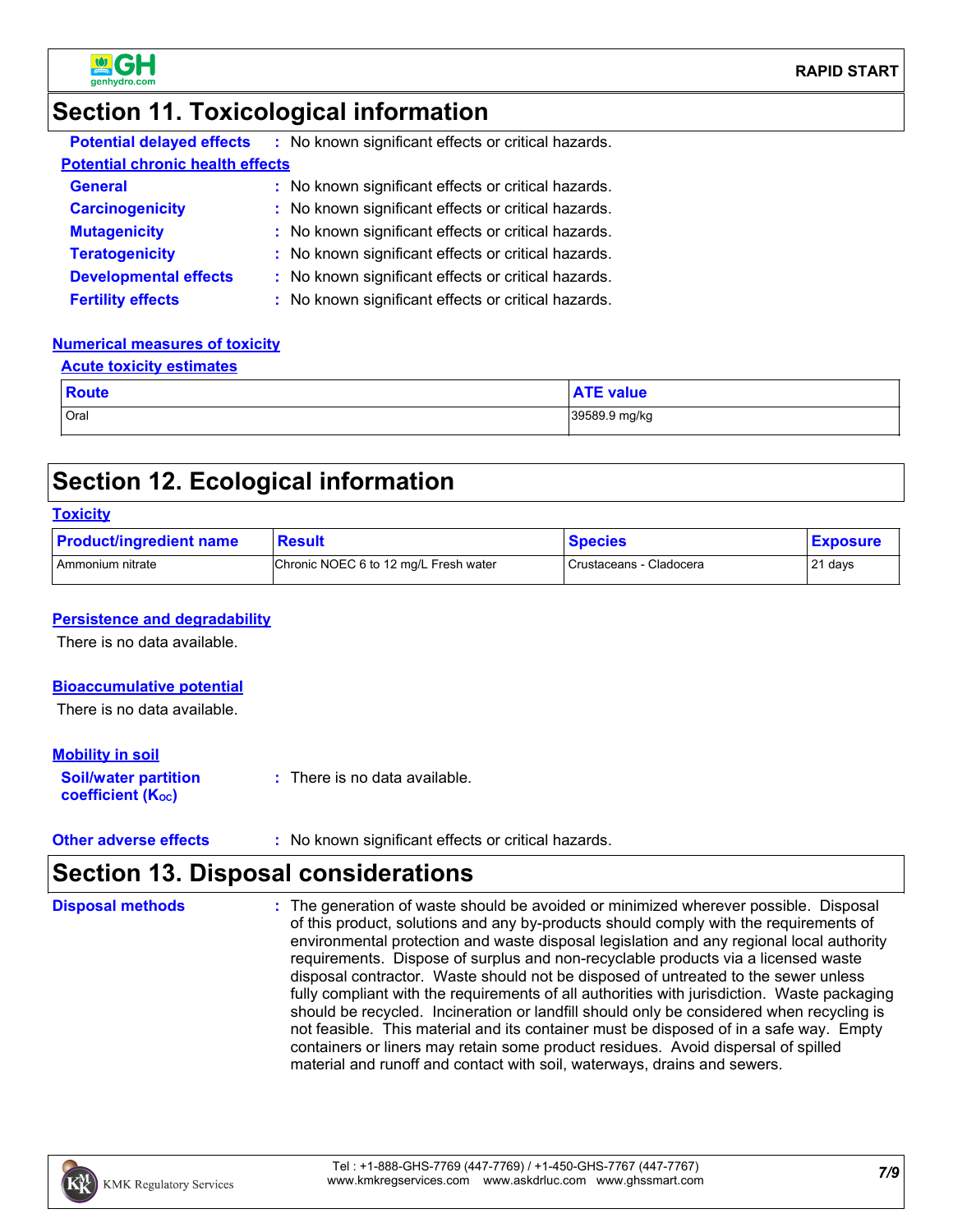

## **Section 14. Transport information**

|                                         | <b>DOT Classification</b>                                                                                                                                                                                                                                                              | <b>IMDG</b>    | <b>IATA</b>    |
|-----------------------------------------|----------------------------------------------------------------------------------------------------------------------------------------------------------------------------------------------------------------------------------------------------------------------------------------|----------------|----------------|
| <b>UN number</b>                        | Not regulated.                                                                                                                                                                                                                                                                         | Not regulated. | Not regulated. |
| <b>UN proper</b><br>shipping name       |                                                                                                                                                                                                                                                                                        |                |                |
| <b>Transport</b><br>hazard class(es)    |                                                                                                                                                                                                                                                                                        |                |                |
| <b>Packing group</b>                    |                                                                                                                                                                                                                                                                                        |                |                |
| <b>Environmental</b><br>hazards         | No.                                                                                                                                                                                                                                                                                    | No.            | No.            |
| <b>Additional</b><br><b>information</b> | <b>Remarks</b><br>Nitrates, Inorganic aqueous solution.<br>Concentrations of RapidStartTM at the<br>minimum temperature encountered<br>during normal transportation, will not<br>exceed 80% of the saturation limit. It is<br>exempt from labeling (see code 58 of 49<br>CFR 172.102). |                |                |

**AERG :** Not applicable

#### **Special precautions for user Transport within user's premises:** always transport in closed containers that are **:** upright and secure. Ensure that persons transporting the product know what to do in the event of an accident or spillage.

## **Section 15. Regulatory information**

| <b>U.S. Federal regulations</b>                                                   | : TSCA 8(a) CDR Exempt/Partial exemption: Not determined                                                                                                                                                                        |
|-----------------------------------------------------------------------------------|---------------------------------------------------------------------------------------------------------------------------------------------------------------------------------------------------------------------------------|
|                                                                                   | United States inventory (TSCA 8b): All components are listed or exempted.                                                                                                                                                       |
|                                                                                   | Clean Water Act (CWA) 307: Disodium [[N,N'-ethylenediylbis[N-(carboxylatomethyl)<br>glycinato]](4-)-N,N',O,O',ON,ON']zincate(2-); Disodium [[N,N'-ethylenebis[N-<br>(carboxymethyl)glycinato]](4-)-N,N',O,O',ON,ON']cuprate(2-) |
|                                                                                   | Clean Water Act (CWA) 311: Phosphoric acid                                                                                                                                                                                      |
| <b>Clean Air Act Section 112</b><br>(b) Hazardous Air<br><b>Pollutants (HAPS)</b> | : Listed                                                                                                                                                                                                                        |
| <b>Clean Air Act Section 602</b><br><b>Class I Substances</b>                     | : Not listed                                                                                                                                                                                                                    |
| <b>Clean Air Act Section 602</b><br><b>Class II Substances</b>                    | : Not listed                                                                                                                                                                                                                    |
| <b>DEA List I Chemicals</b><br>(Precursor Chemicals)                              | : Not listed                                                                                                                                                                                                                    |
| <b>DEA List II Chemicals</b><br><b>(Essential Chemicals)</b>                      | : Not listed                                                                                                                                                                                                                    |
| <b>SARA 302/304</b>                                                               |                                                                                                                                                                                                                                 |